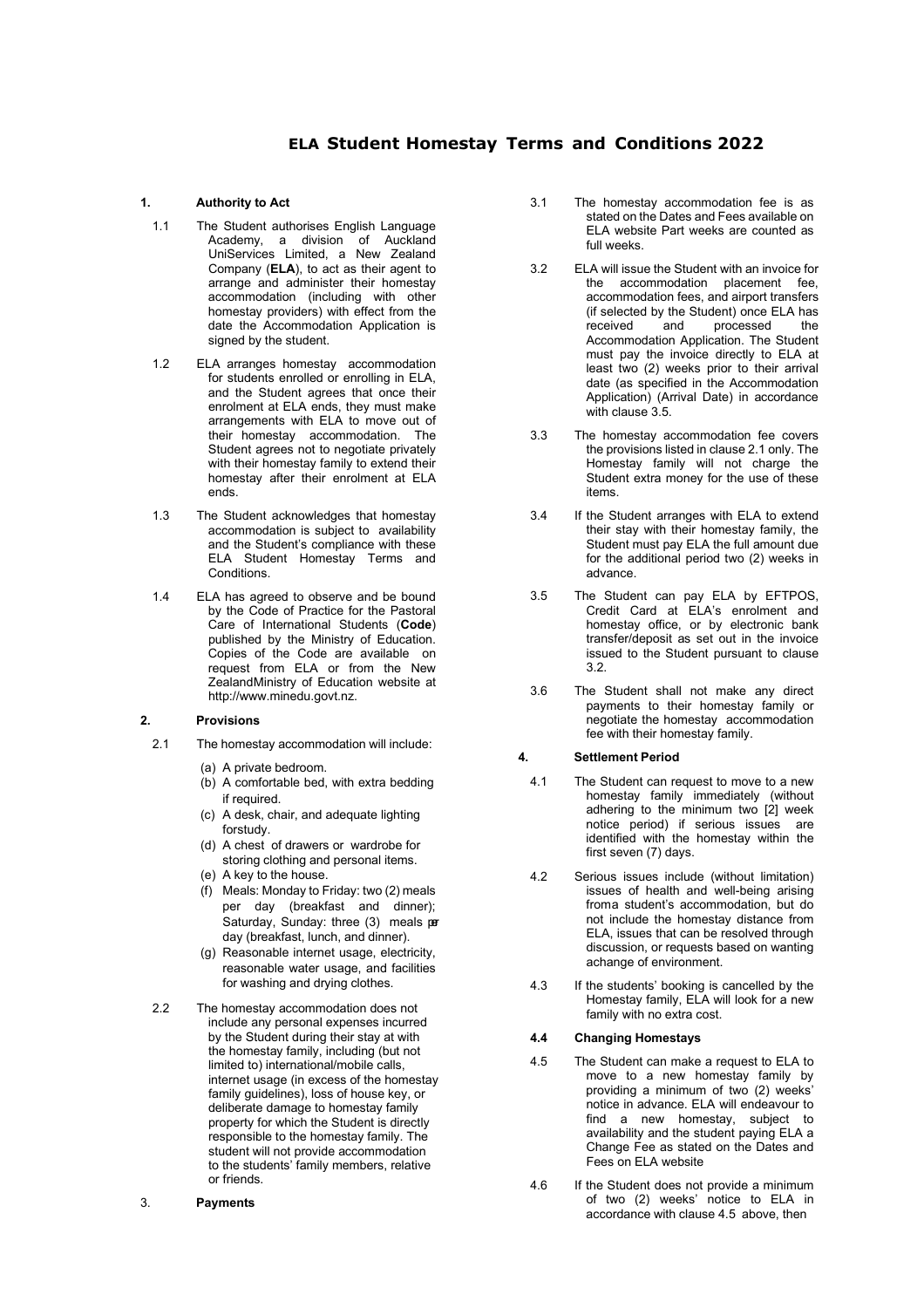Student will forfeit one (1) week's homestay accommodation fees if ELA isable to find a new Homestay for the Student (except in the case of Serious Issues – see clause 4.2).

#### **5. Cancellations and refunds**

- 5.1 A refund of the unused portion of the accommodation fees paid by the Student less:
	- the non-refundable Placement Fee,
	- a \$20 international bank transfer fee (if applicable)

Will be reimbursed to the student in the following circumstances:

- (a) In the event of serious illness or disability of the Student, the death of the Student or the student's close family member (parent, legal guardian, sibling, child) or political, civil or natural event that prevents the arrival of the Student;
- (b) If ELA declines the student'senrolment in a Study Programme (as defined in ELA's terms and conditions of enrolment);
- (c) ELA ceasing to provide a course in the student's Study Programme (as defined in ELA's terms and conditions of enrolment);
- (d) ELA ceasing to be a Signatory to the Code of Practice for the Pastoral Care of International Students or a Provider (within the meaning of the Code).
- 5.2 Subject to clause 5.1, once the Student has commenced, the minimum nonrefundable period is 4 weeks, or less than 4 weeks in the case of shorter bookings.
- 5.3 If the Student cancels their Homestay no later than 48 hours before their stated arrival time in the Accommodation Application (**Arrival Time**), the Student will receive a refund of all Homestay Fees paidto ELA less:
	- (a) The non-refundable Placement Fee;
	- (b) a \$20 international bank transfer fee (if applicable); and
	- (c) One (1) week's homestay accommodation fees.
- 5.4 Subject to clause 5.1, if the Student cancels their Homestay less than 48 hours before their Arrival Time, the Student will receive a refund of all Homestay fees paid to ELA less:
	- (a) The Placement Fee;
	- (b) a \$20 international bank transfer fee (if applicable); and
	- (c) 4 weeks'Homestay Fee, subject to clause 5.5.

## **6. Extensions to stay at Homestay**

6.1 Students may apply to ELA to extend their Homestay for a minimum period of four (4) weeks. If ELA is able to arrange an extension with the Student's Homestay family the Student will pay ELA the full amount due for the extra period two (2) weeks before the additional period begins. Student must pay ELA in accordance with clause 3.5.

## **7. Expectations**

7.1 While the Student is living with their homestay family the Student will (in addition to their other obligations): adhere to all guidelines in the The ELA Homestay Guidelines for Students on the ELA Website. These guidelines are also available from ELA on request

#### **8. Behaviour and compliance with laws**

- 8.1 The Student must abide by these ELA Student Homestay Terms and Conditions, ELA policies, ELA's Code of Conduct, guidelines provided for homestay students,and other advice given by ELA's School Administrator from time to time.
- 8.2 The Student must take responsibility for be aware of and obeying New Zealand laws of New Zealand. The Student agrees that

they will not abuse alcohol, be in the possession of or use illegal drugs, or commit a criminal offence.

8.3 The student acknowledges that failure to meet appropriate behavioural standards and expectations while living with their homestay family may result in the homestay family advising ELA that they areno longer willing to host the Student.

## **9. Issues with Homestays**

- 9.1 The Student agrees to advise ELA's School Administrator immediately if tay have any issues or concerns for their health or welfare in the homestay home.
- 9.2 The Student must immediately notify ELA's School Administrator if the Student needs to change their homestay for any reason. The Student understands that at least two (2) weeks' notice should be givento ELA and the Homestay family, unless there are *Serious Issues* (see clause 4.2).
- 9.3 ELA's School Administrator is able to be the mediator in any disagreementbetween the Student and the homestay family, where required by the Student or homestay family.

## **10. Personal Information of Students**

- 10.1 The Student agrees that in the interests of their personal welfare, the homestay family may communicate their Personal Information (as defined in the Privacy Act 2020), relating to their health, safety, and wellbeing to ELA.
- 10.2 The Student agrees that their Personal Information on the Accommodation